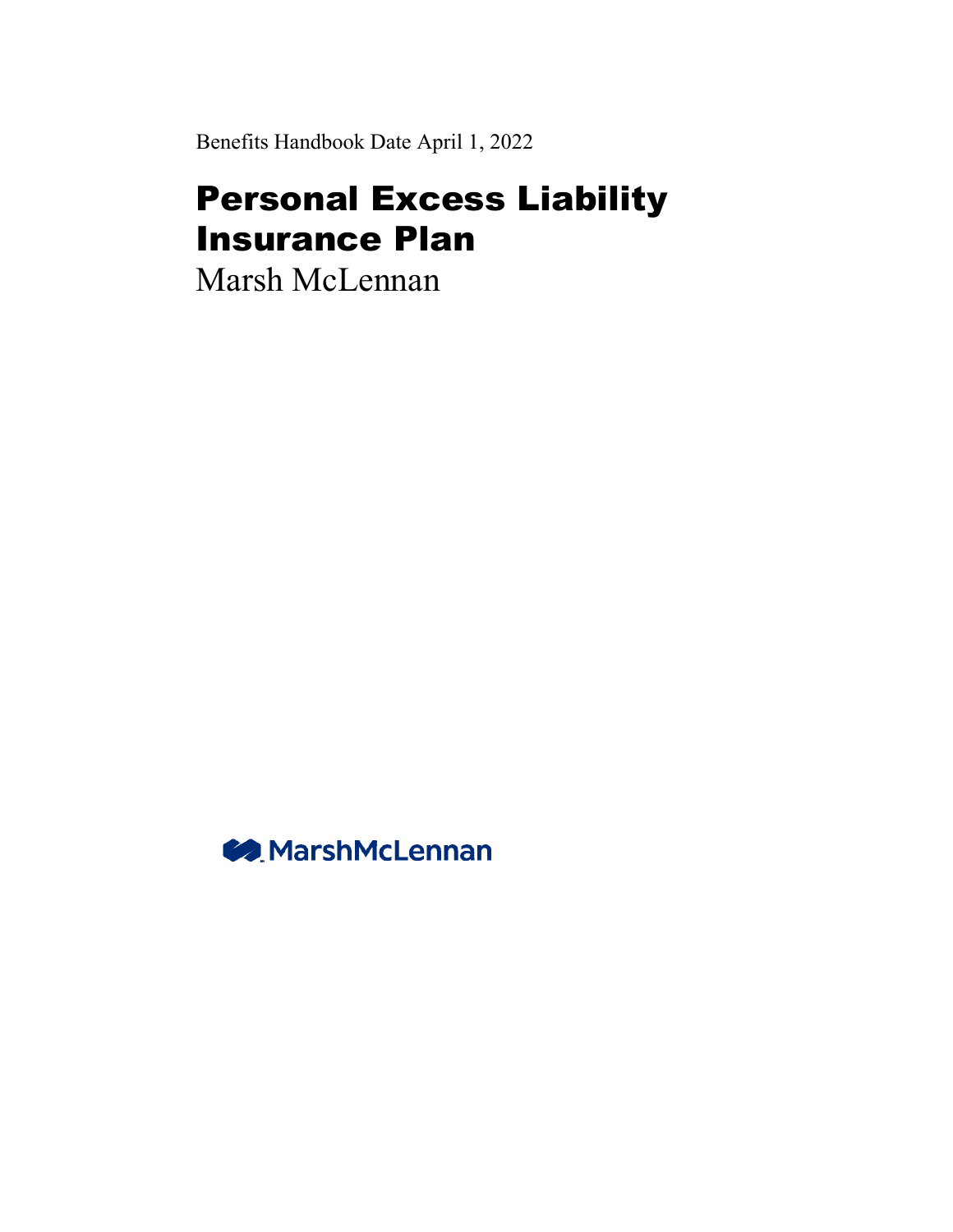# Personal Excess Liability Insurance Plan

*This optional insurance provides additional liability coverage above the limits of your personal insurance, such as automobile, motorcycle, homeowners, condominium, co-op, renters insurance, or insurance for recreational vehicles and boats.*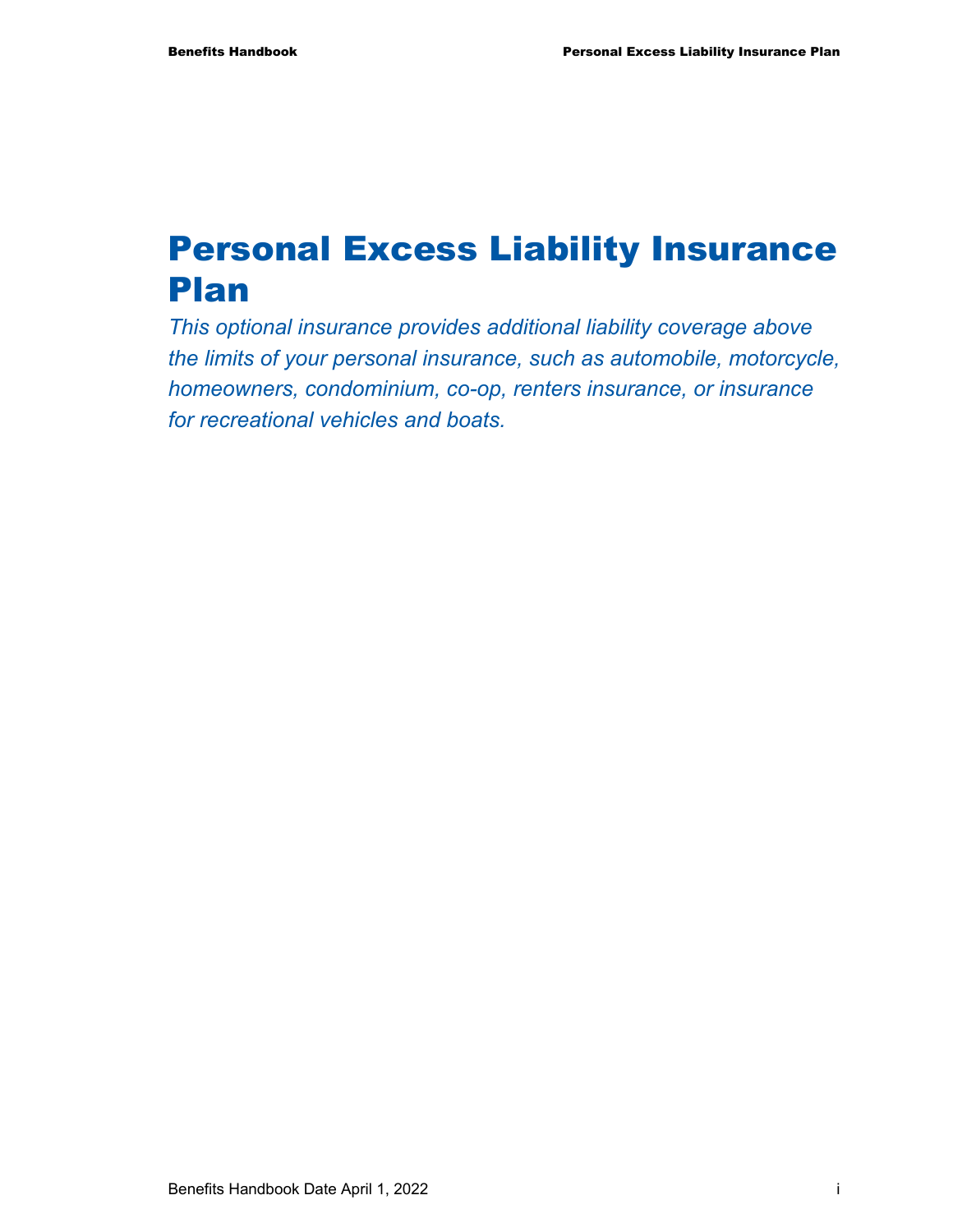## **Contents**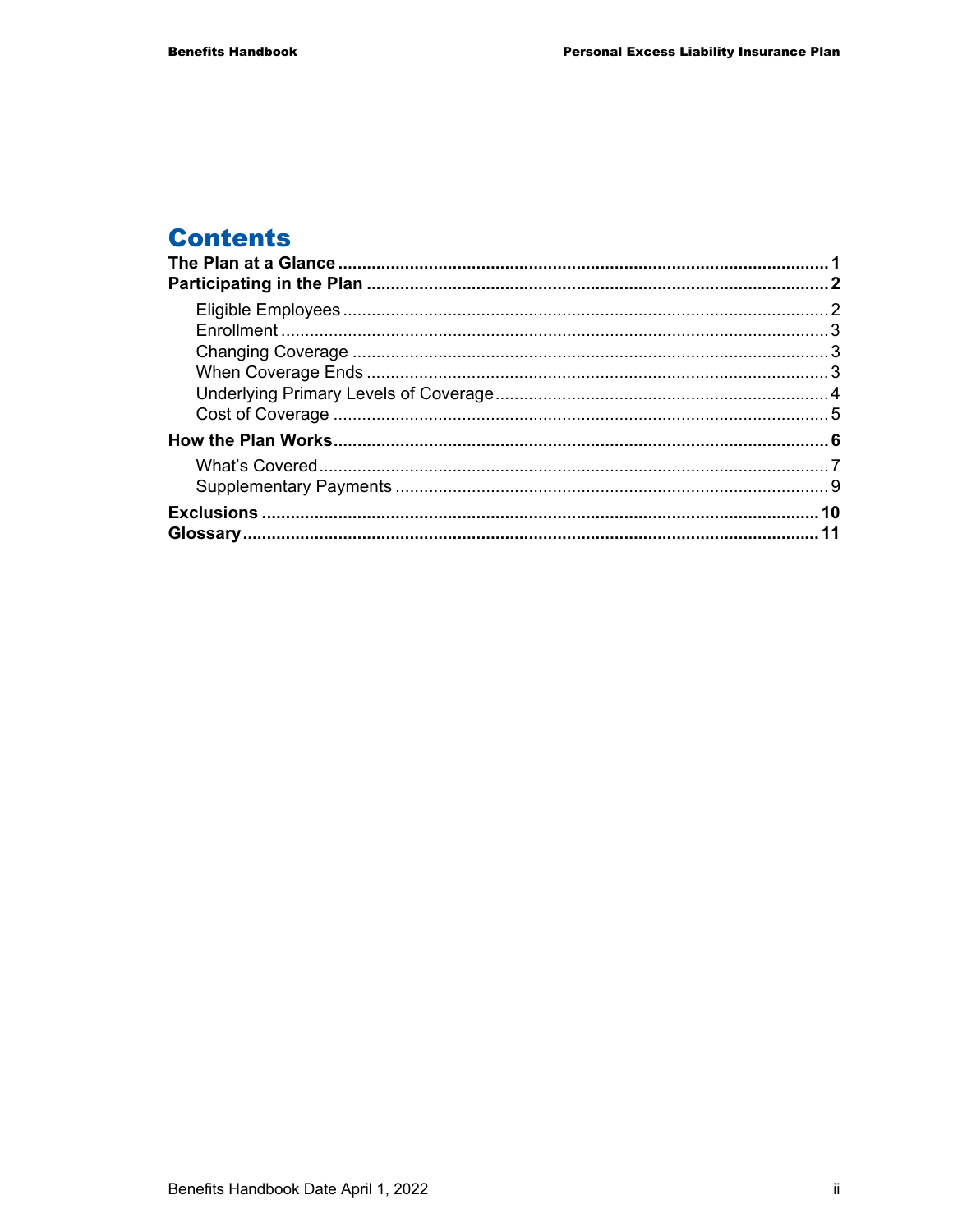## The Plan at a Glance

The Personal Excess Liability Insurance Plan (Plan) provides additional liability coverage above the limits of your personal insurance. The chart below contains some important Plan features. For more information, see "How the Plan Works" on page 6.

| <b>Plan Feature</b>                         | <b>Highlights</b>                                                                                                                                                                                                                                                                                                   |  |
|---------------------------------------------|---------------------------------------------------------------------------------------------------------------------------------------------------------------------------------------------------------------------------------------------------------------------------------------------------------------------|--|
| <b>How the Plan</b><br><b>Works</b>         | This insurance covers you for personal injury and/or property damages<br>×<br>to third parties, over and above the coverage that you may have through<br>other insurance, including automobile and homeowner's insurance.<br>These other policies are called primary insurance (meaning that these<br>u,            |  |
|                                             | policies pay first), while the Personal Excess Liability coverage is<br>activated only after the primary insurance is exhausted, or used up.<br>Personal Excess Liability coverage is generally purchased to provide<br>×                                                                                           |  |
|                                             | limits over and above primary insurance and to potentially provide<br>coverage where a coverage gap may exist.                                                                                                                                                                                                      |  |
| <b>Required Primary</b><br><b>Insurance</b> | The coverage you elect through the Plan is excess of coverage over<br>other collectable insurance. For some coverage you must maintain<br>primary insurance in order to be fully covered. This is known as the<br>Required Primary Underlying Limit.<br>See "Participating in the Plan" on page 2 for details.<br>ш |  |
| Eligibility                                 | You are eligible to participate in this program if you meet the eligibility<br>×<br>requirements set forth below.                                                                                                                                                                                                   |  |
|                                             | See "Participating in the Plan" on page 2 for details.<br>ш                                                                                                                                                                                                                                                         |  |
| <b>Enrollment</b>                           | To enroll for coverage, go to Voluntary Benefits at www<br>u,<br>.mmcvoluntarybenefits.com or Colleague Connect at<br>https://mmcglobal.sharepoint.com/sites/home. Go to Pay &<br>Benefits and select Mercer Voluntary Benefits under Benefits.                                                                     |  |
| <b>Contact</b>                              | For more information, contact:                                                                                                                                                                                                                                                                                      |  |
| <b>Information</b>                          | Mercer Voluntary Benefits (provided by Mercer Health & Benefits                                                                                                                                                                                                                                                     |  |
|                                             | Administration)<br>Phone: +1 800 225 2265, Monday through Friday, 8 a.m. to 9 p.m. Eastern<br>time and Saturday 8 a.m. to 2 p.m.                                                                                                                                                                                    |  |
|                                             |                                                                                                                                                                                                                                                                                                                     |  |
|                                             | Coverage is underwritten by Chubb Insurance Company.                                                                                                                                                                                                                                                                |  |
|                                             | Marsh McLennan (Company) does not administer this Plan. Chubb<br>Insurance Company decisions are final and binding.                                                                                                                                                                                                 |  |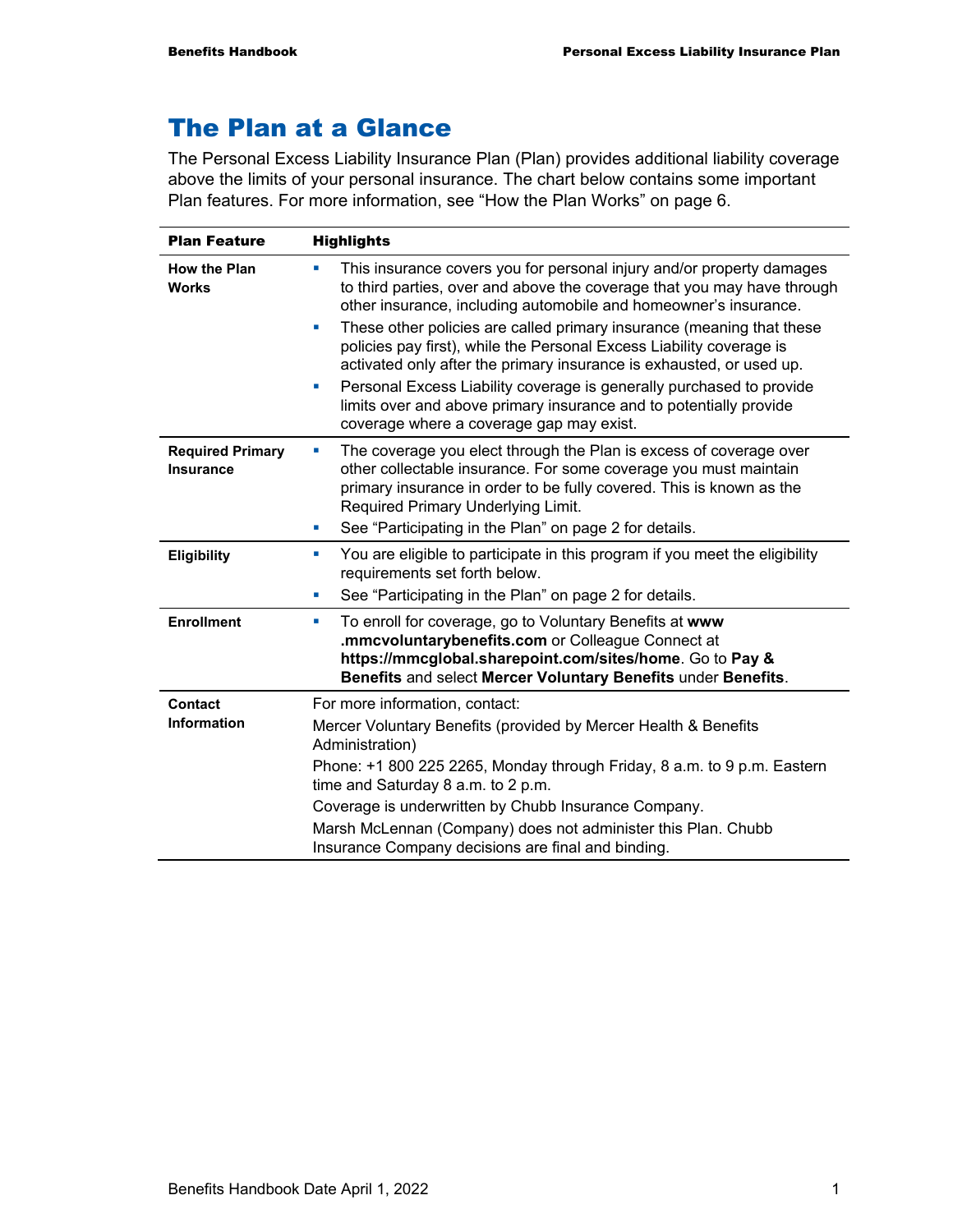## Participating in the Plan

The following section provides information on how you start participating in the program.

If you are an employee of Marsh & McLennan Companies or any subsidiary or affiliate of Marsh & McLennan Companies and you meet the requirements set forth below, you become eligible on your eligibility date.

## Eligible Employees

#### *Marsh & McLennan Companies Employees (other than MMA)*

You are eligible if you are an employee classified on payroll as a US regular employee of Marsh & McLennan Companies or any subsidiary or affiliate of Marsh & McLennan Companies (other than Marsh & McLennan Agency LLC and any of its subsidiaries (MMA)).

Individuals who are classified on payroll as temporary employees, who are compensated as independent contractors or who are employed by any entity in Bermuda, Barbados or Cayman Islands are not eligible to participate.

#### *MMA Employees*

You are eligible if you are an employee classified on payroll as a US regular employee of Marsh & McLennan Agency LLC – Corporate (MMA-Corporate), Marsh & McLennan Agency LLC – Alaska (MMA-Alaska), Marsh & McLennan Agency LLC – Northeast (MMA-Northeast), Security Insurance Services of Marsh & McLennan Agency LLC or Marsh & McLennan Agency LLC, Private Client Services – National Region (MMA PCS – National).

Individuals who are classified on payroll as temporary employees or who are compensated as independent contractors are not eligible to participate.

### *Your Eligibility Date*

There is no waiting period if you are ACTIVELY-AT-WORK. Your eligibility date is the first day you are Actively-At-Work on or after your date of hire.

### *Who is insured under this Plan?*

The following are insured under this Plan:

- you the name insured
- your spouse

#### "You," "Your," and "Employee"

As used throughout this plan summary, "employee", "you" and "your" always mean:

- For Marsh & **McLennan Companies** participants: a US regular employee of Marsh & McLennan Companies or any subsidiary or affiliate of Marsh & **McLennan** Companies (other than MMA).
- **For MMA** participants: a US regular employee of MMA-Corporate, MMA-Alaska, MMA-Northeast, Security Insurance Services of Marsh & McLennan Agency LLC or Marsh & McLennan Agency LLC, Private Client Services – National Region (MMA PCS – National).

In addition, references in this section to Marsh & McLennan Companies mean Marsh McLennan.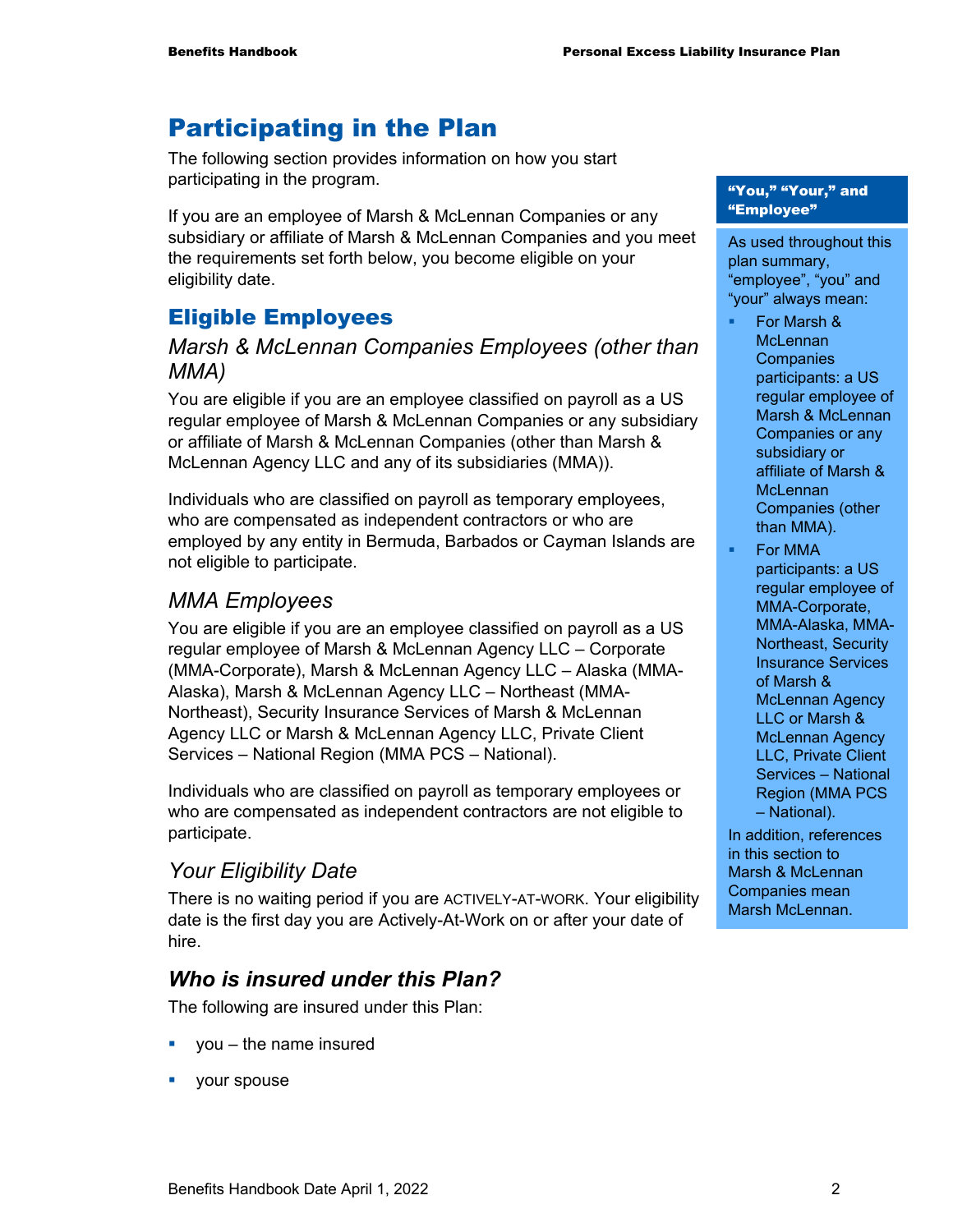- **F** resident relatives
- a person while using your automobile or watercraft with and within scope of your permission
- **a** trust which owns trust property, insured by underlying insurance
- your domestic partner (applies to active employees and retirees)
- any other person or organization with respect to their legal responsibility for covered acts or omissions of you or a family member.

#### Enrollment

You can enroll for Personal Excess Liability Insurance coverage by going to Voluntary Benefits at **www.mmcvoluntarybenefits.com** or Colleague Connect at **https://mmcglobal.sharepoint.com/sites/home**. Go to **Pay & Benefits** and select **Mercer Voluntary Benefits** under **Benefits**. You can enroll at any time after you become eligible. Coverage is effective the first of the following month of enrollment, unless enrolled during annual enrollment, which would be effective January 1 of the next calendar year.

#### Changing Coverage

Enrollment in the Personal Excess Liability Insurance Plan can be at any time and coverage stays in affect through the plan year which ends December 31. Once you are enrolled, you are locked in that coverage. Coverage can only be cancelled, increased or decreased during annual enrollment. Your coverage conveniently carries over every calendar year unless you want to make a change.

#### When Coverage Ends

Coverage ends when the first of the following occurs:

- $\blacksquare$  the date of your death
- $\blacksquare$  the date the Plan is terminated
- the date you no longer meet the eligibility requirements
- at expiration of the policy plan year, December 31, upon electing to waive coverage during Annual Enrollment
- 60 days from date of termination or the policy expiration date, whichever comes first.

#### **Note:**

- **Effective January 1, 2020: New retirees and surviving spouses will no longer be** eligible for coverage.
- **Prior to January 1, 2020: Retirees and surviving spouses in Personal Excess Liability** Insurance coverage prior to January 1, 2020 may continue their coverage. You will be sent a direct bill invoice associated with your coverage each year, in December, for coverage effective January 1<sup>st</sup>. For questions, contact Mercer Voluntary Benefits at +1 800 225 2265.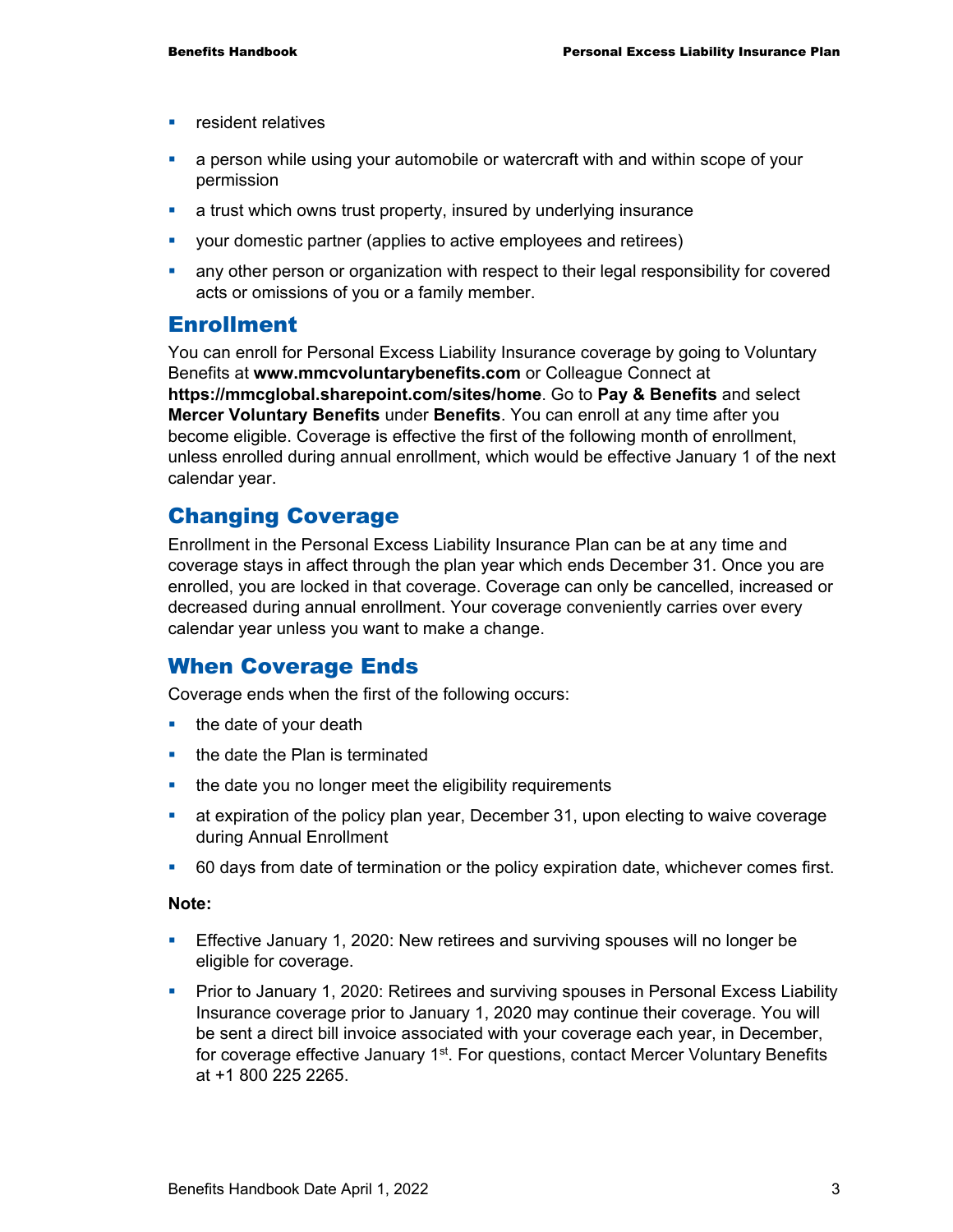## Underlying Primary Levels of Coverage

### *What is the required primary insurance?*

The coverage you elect through the Plan is intended to provide additional limits of coverage over your home, automobile and watercraft primary liability coverage. You must maintain primary insurance in order to be fully covered. This is known as the Required Primary Underlying Insurance. Failure by you or your family members to comply with this condition, or failure of any of your primary underlying insurers due to insolvency or bankruptcy, shall not invalidate this policy. In the event of any such failure, we shall only be liable in excess of the Required Primary Underlying Insurance and to no greater extent with respect to coverages, amounts and defense costs than we would have been had this failure not occurred.

The Plan will cover damages a covered person is legally obligated to pay for personal injury or property damage, caused by an occurrence:

- **IF** In excess of damages covered by the required primary underlying insurance; or
- **from the first dollar of damage where no primary underlying insurance is required** under this policy and no underlying insurance exists; or
- **from the first dollar of damage where primary underlying insurance is required under** this policy but no coverage is provided by the underlying insurance for a particular occurrence.

#### *What are the required primary minimum underlying limits for insurance?*

Following is the Schedule of Required Underlying Limits which describes the types of insurance that require primary minimum underlying limits:

| <b>Minimum Required</b><br><b>Underlying Limits of</b><br><b>Coverage Exposures</b>                    | Coverage                                                                                                                                                                     | <b>Primary Minimum</b><br><b>Required Underlying</b><br>Limit                                                                                          |
|--------------------------------------------------------------------------------------------------------|------------------------------------------------------------------------------------------------------------------------------------------------------------------------------|--------------------------------------------------------------------------------------------------------------------------------------------------------|
| <b>Automobile Liability</b><br>Recreational Liability<br>Motorcycle Liability<br>(Registered Vehicles) | <b>Bodily Injury</b><br><b>Bodily Injury</b><br><b>Property Damage</b><br>OR.<br>Bodily Injury<br><b>Bodily Injury</b><br><b>Property Damage</b><br>Or Combined Single Limit | \$250,000 Per Person<br>\$500,000 Per Occurrence<br>\$50,000<br><b>OR</b><br>\$300,000 Per Person<br>\$300,000 Per Occurrence<br>\$50,000<br>\$300,000 |
| Personal Liability                                                                                     | <b>Combined Single Limit (Required</b><br>on all property owned or rented to<br>others)                                                                                      | \$300,000 Per Occurrence                                                                                                                               |
| <b>Watercraft Liability</b>                                                                            | <b>Combined Single Limit (Boats less)</b><br>than 26 feet in length and/or under<br>50 HP)                                                                                   | \$300,000 Per Occurrence                                                                                                                               |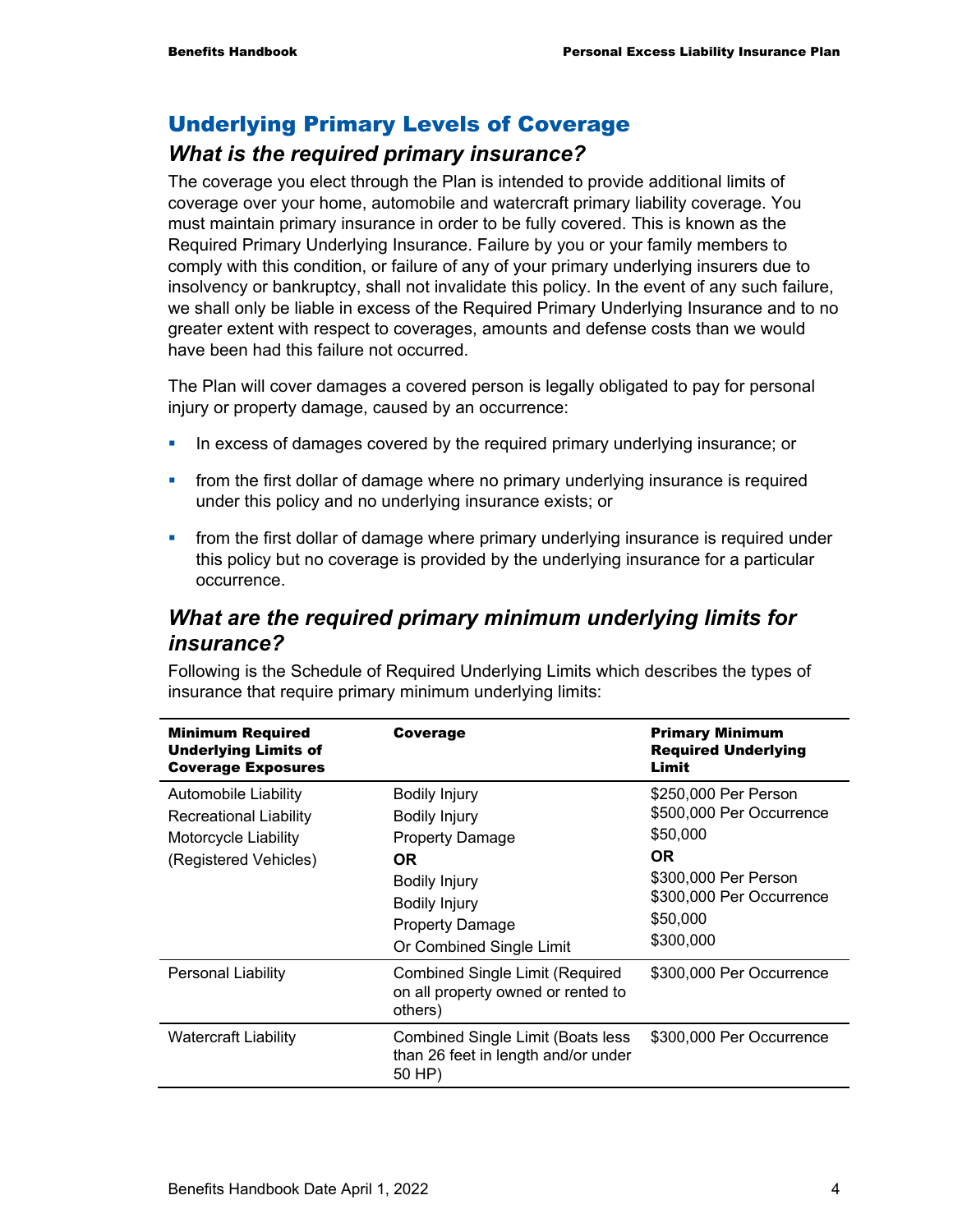| <b>Minimum Required</b><br><b>Underlying Limits of</b><br><b>Coverage Exposures</b>                   | Coverage                                                                                                                                           | <b>Primary Minimum</b><br><b>Required Underlying</b><br>Limit                                                                        |
|-------------------------------------------------------------------------------------------------------|----------------------------------------------------------------------------------------------------------------------------------------------------|--------------------------------------------------------------------------------------------------------------------------------------|
| Watercraft Liability*                                                                                 | Combined Single Limit (Boats 26<br>feet in length or longer and/or 50<br>$HP$ or more <sup>*</sup> )                                               | \$500,000 Per Occurrence                                                                                                             |
| Snowmobile Liability<br>(Unregistered Vehicle – not<br>registered with motor vehicle<br>for road use) | <b>Combined Single Limit</b>                                                                                                                       | \$300,000 Per Occurrence                                                                                                             |
| Uninsured Motorist/Under<br>Insured Motorist Protection                                               | <b>Bodily Injury</b><br>Bodily Injury<br>OR.<br><b>Bodily Injury</b><br><b>Bodily Injury</b><br><b>Property Damage</b><br>Or Combined Single Limit | \$250,000 Per Person<br>\$500,000 Per Occurrence<br>OR.<br>\$300,000 Per Person<br>\$300,000 Per Occurrence<br>\$50,000<br>\$300,000 |

Failure to maintain the required minimum underlying limits of liability may result in a gap in coverage for which you will be financially liable.

\* Boats 50 horsepower or more will require \$500,000 Combined Single Limit.

#### *What happens if I fail to maintain the required underlying limit?*

If you fail to maintain the Required Underlying Limit for primary insurance, and there is an occurrence that would have been covered by such insurance:

- you will be responsible for the amount of damages up to the applicable minimum Required Underlying Limit of your required primary insurance (except as noted below)
- the Plan will only pay amounts in excess of your required underlying limits and any other collectible insurance (except as noted below).

**Note:** You must maintain primary liability coverage for watercraft or no coverage will apply under this policy.

The above Schedule of Required Underlying Limits is intended as a summary of the underlying limits; your CERTIFICATE OF INSURANCE provides your specific requirements.

#### Cost of Coverage

Below is a table showing the cost of Personal Excess Liability Insurance coverage.

| <b>Limits of Liability Coverage Amount</b> | <b>Annual Cost</b> |
|--------------------------------------------|--------------------|
| \$1,000,000                                | \$609.13           |
| \$2,000,000                                | \$831.20           |
| \$3,000,000                                | \$995.15           |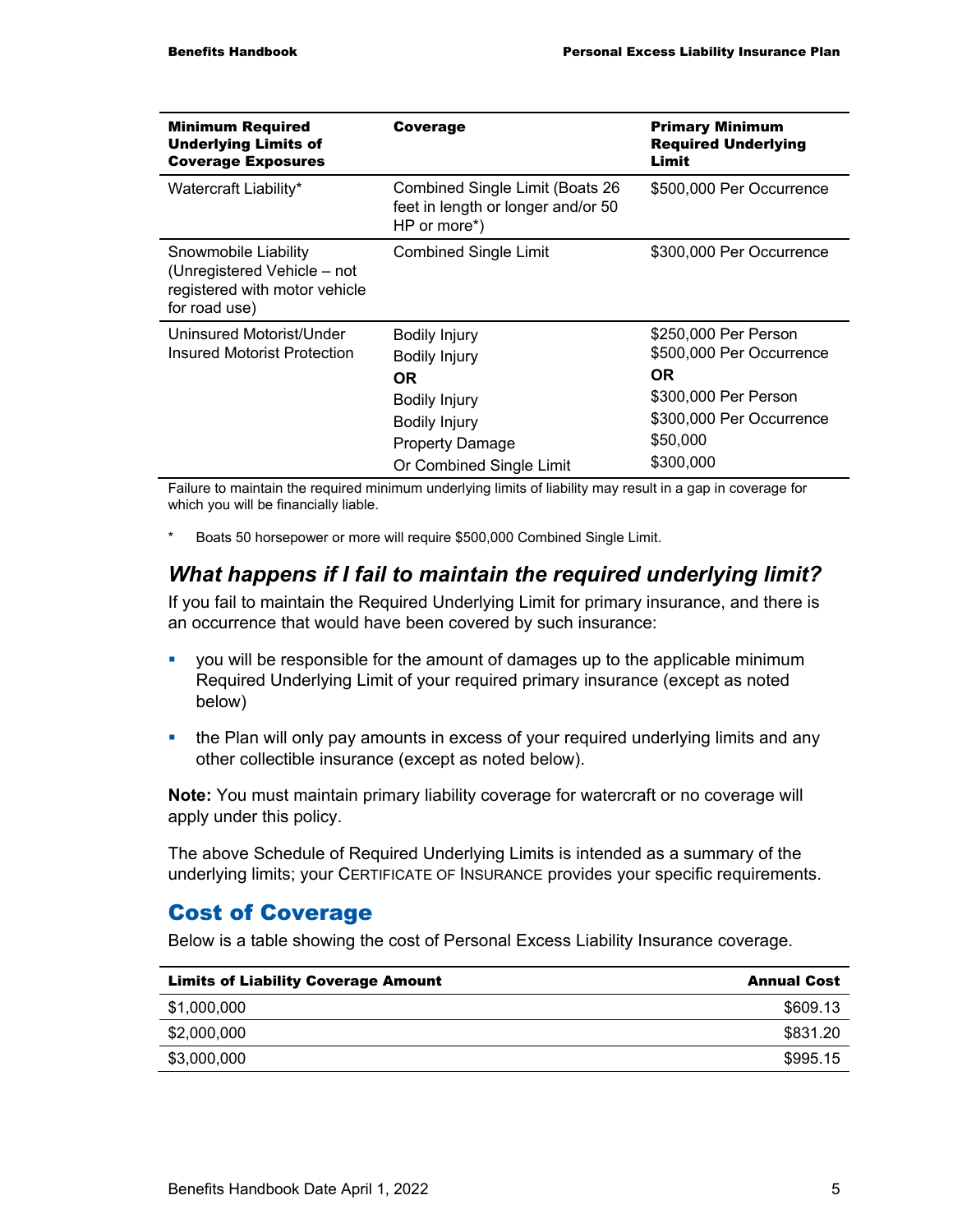| <b>Limits of Liability Coverage Amount</b> | <b>Annual Cost</b> |
|--------------------------------------------|--------------------|
| \$4,000,000                                | \$1,081.28         |
| \$5,000,000                                | \$1,139.39         |
| \$10,000,000                               | \$1,874.09         |
| \$15,000,000                               | \$2,993.76         |
| \$20,000,000                               | \$4,712.20         |
| \$25,000,000                               | \$5,748.86         |

| <b>Uninsured Motorist/ Under Insured Motorist Coverage</b><br>Amount | <b>Annual Cost</b>                              |
|----------------------------------------------------------------------|-------------------------------------------------|
| \$1,000,000                                                          | Automatically Included at no<br>additional cost |
| \$2,000,000                                                          | \$130.75                                        |
| \$3,000,000                                                          | \$262.54                                        |
| \$5,000,000                                                          | \$524.04                                        |

#### *Will my costs change?*

Your cost for Personal Excess Liability Insurance coverage may change. Generally, these changes may occur each January 1.

The Company reserves the right to change the amount you are required to contribute at any time.

## How the Plan Works

This insurance covers you for personal injury and/or property damages to third parties, over and above the coverage that you may have through other insurance, including automobile and homeowner's insurance. These other policies are called primary insurance (meaning that these policies pay first), while the Personal Excess Liability coverage is activated only after the primary insurance is exhausted, or used up. Personal Excess Liability coverage is generally purchased to provide limits over and above primary insurance and to potentially provide coverage where a coverage gap may exist.

Examples of situations this coverage could potentially address are:

- **serious auto and boat accidents**
- **v** youthful driver claims
- **swimming pool accidents**
- **.** "slip and fall" accidents on your property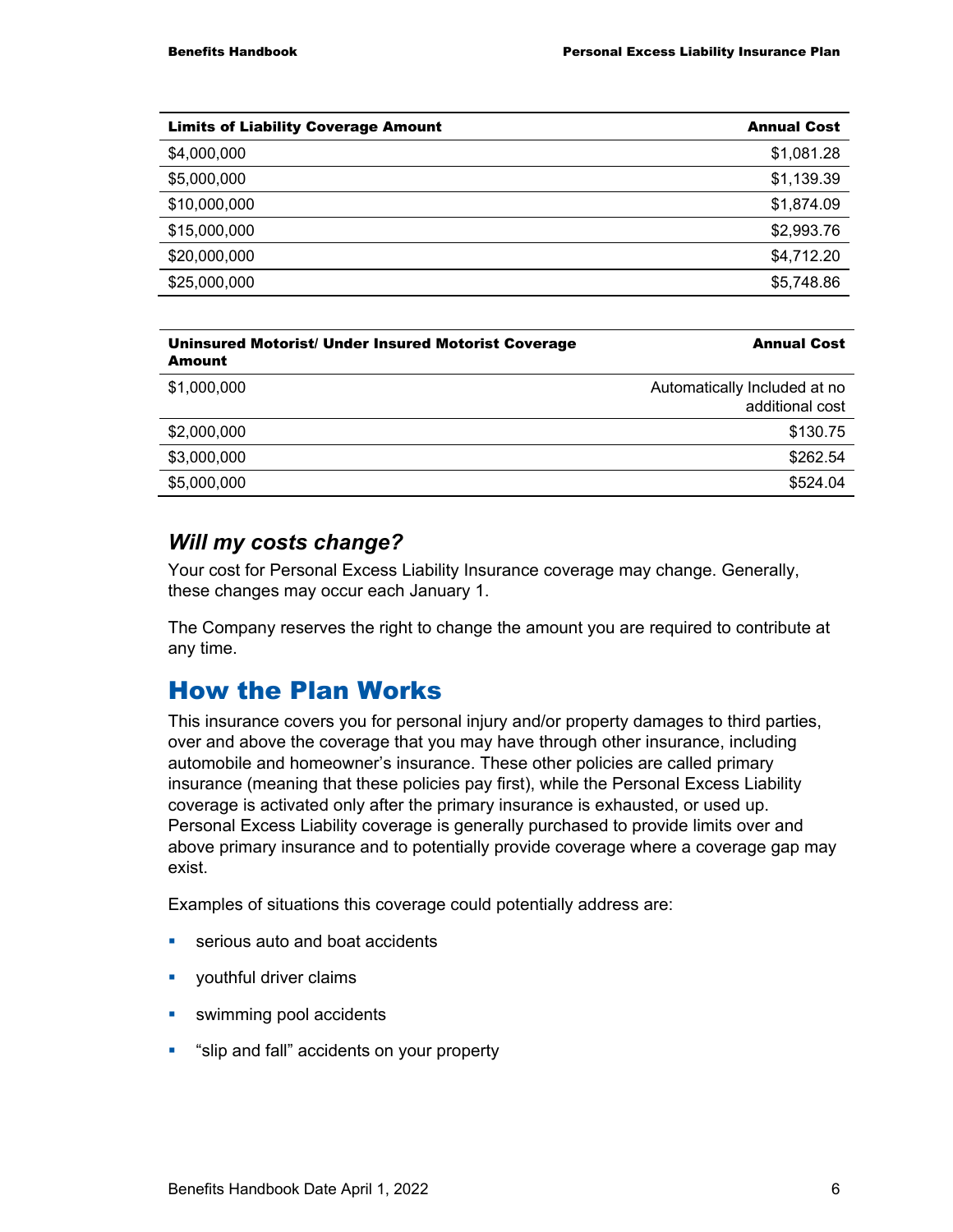- **snowmobile claims**
- service on a homeowner's condominium or cooperative association, if not for profit
- **service as a director or officer for a non-profit organization for which you do not** receive any pay.

You may elect liability limits of \$1M - \$5M, \$10M, \$15M, \$20M and \$25M, which are in excess of your primary insurance liability policy limits. Premiums are payable through after-tax payroll deductions. Underwriting will be required for the coverage limit of \$25M. **Coverage automatically includes the Uninsured and Underinsured Motorist (UM/UIM) protection of \$1M.** UM/UIM coverage is available to purchase with \$2M, \$3M and \$5M limits. You must maintain required underlying limits on your personal liability insurance. Provides worldwide protection.

Participants **newly electing or increasing** coverage at the \$15M, \$20M and \$25M limit of liability will be required to have their underlining auto and home insurance through Chubb.

#### What's Covered

#### *What does the Personal Excess Liability Insurance cover?*

The benefit will pay all sums (more fully defined by the term NET LOSS) that the employee becomes legally obligated to pay for personal injury or property damage in excess of the required underlying limit or in the excess of the retained limit, if applicable.

The benefit applies to personal injury and property damage worldwide if the personal injury or property damage occurs when the policy is in effect.

Other exclusions apply.

#### *What is the retained limit?*

Besides protecting you against liability claims which exceed the required underlying limits of your primary policies, this benefit also covers some liability exposures which may be excluded by your underlying policies. These exposures have no required underlying limits and are covered from first dollar of loss, unless otherwise stated in your policy.

#### *I already have Personal Excess Liability coverage. Is my Group Personal Excess Liability Insurance coverage offered through Mercer Voluntary Benefits (provided by Mercer Health & Benefits Administration) on top of that coverage?*

Generally, yes. This coverage is excess over any other valid or collectable liability coverage. The Personal Excess Liability Insurance is designed to be excess insurance, but that determination may be governed by the provisions in your other excess insurance contract. You should review your other insurance provisions to confirm what their requirements are.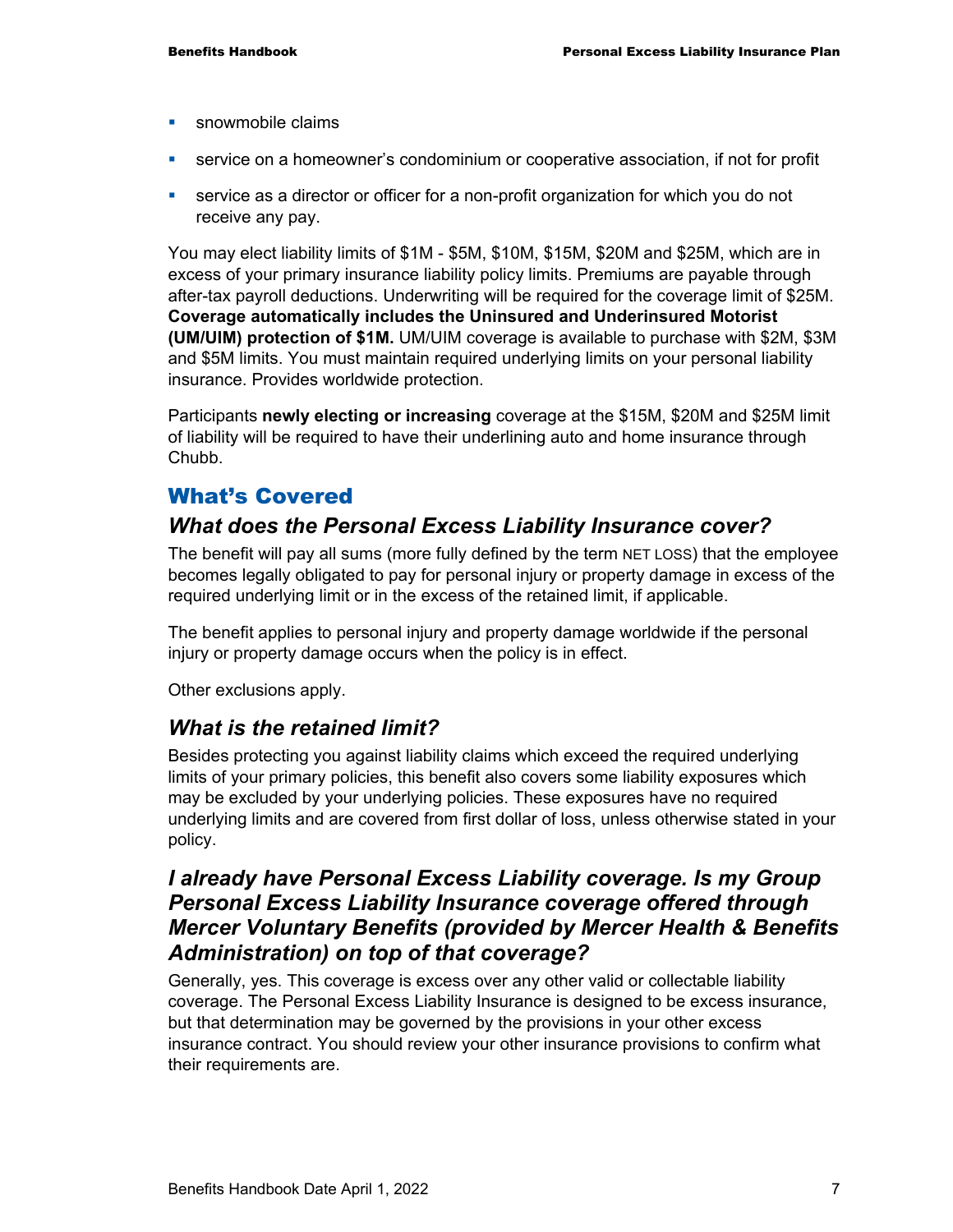#### *My spouse has his/her own business. Is my spouse covered under Personal Excess Liability Insurance while operating that business?*

We do not cover any damages arising out of a covered person's business pursuits, investment or other for-profit activities, for the account of a covered person or others, or business property except on a follow form basis.

We cover damages arising out of volunteer work for an organized charitable, religious or community group, an incidental business away from home, incidental business at home, incidental business property, or residence premises conditional business liability unless another exclusion applies. We also cover damages arising out of your or a family member's ownership, maintenance, or use of a private passenger motor vehicle in business activities other than selling, repairing, servicing, storing, parking, testing, or delivering motorized land vehicles.

Unless stated otherwise in your Coverage Summary:

- **•** "Incidental business at home" is a business activity, other than farming, conducted on your residence premises which must:
	- − not yield gross revenues in excess of \$15,000, in any year, except for the business activity of managing one's own personal investments;
	- − have no employees subject to worker's compensation or other similar disability laws;
	- − conform to local, state, and federal laws.
- "Incidental business property" is limited to the rental or holding for rental, to be used as a residence, of a condominium or cooperative unit owned by you or a family member, an apartment unit rented to you or a family member, a one or two family dwelling owned by you or a family member, or a three or four family dwelling owned and occupied by you or a family member. We provide this coverage only for premises covered under the Required Primary Underlying Insurance unless the rental or holding for rental is for:
	- a residence of yours or a family member's that is occasionally rented and that is used exclusively as a residence; or
	- − part of a residence of yours or a family member's by one or two roomers or boarders; or
	- − part of a residence of yours or a family member's as an office, school, studio, or private garage.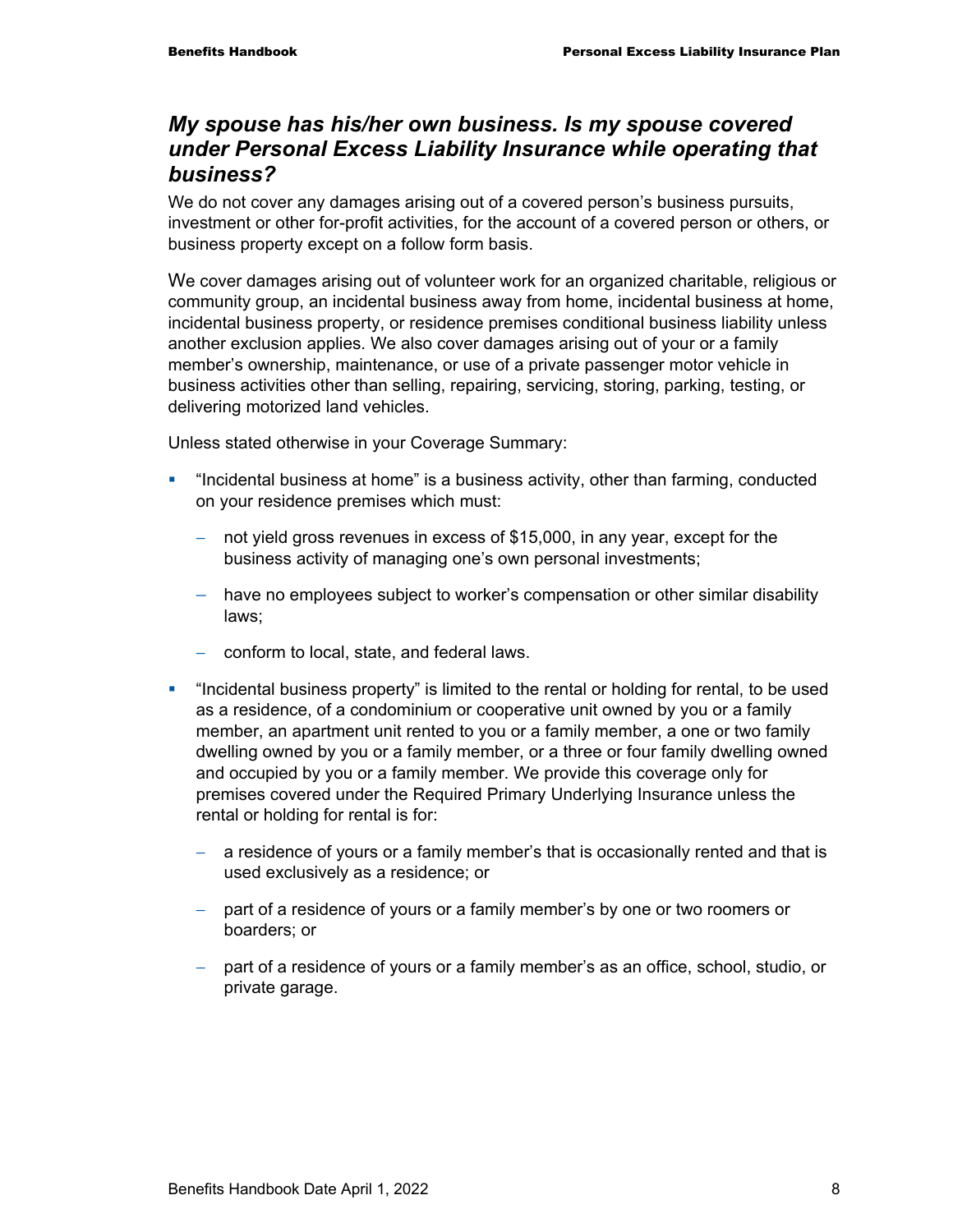- "Residence premises conditional business liability" is limited to business or professional activities when legally conducted by you or a family member at your residence. We provide coverage only for personal injury or property damage arising out of the physical condition of that residence if:
	- you or a family member do not have any employees involved in your business or professional activities who are subject to workers' compensation or other similar disability laws; or, if you or a family member are a doctor or dentist, you do not have more than two employees subject to such laws;
	- − you or a family member do not earn annual gross revenues in excess of \$5,000, if you or a family member are a home day care provider.

We do not cover damages or consequences resulting from business or professional care or services performed or not performed.

For further detail, or for information regarding incidental farming coverage, call +1 800 225 2265, Monday through Friday, 8 a.m. to 9 p.m. Eastern time and Saturday 8 a.m. to 2 p.m. Eastern time.

#### *My spouse is a director of a non-profit organization. Is my spouse covered by Personal Excess Liability Insurance while acting in his/her director capacity?*

Yes, if any insured employee or spouse does not receive any pay. However, coverage is only provided based upon the insuring agreements of the policy. It is suggested that anyone serving as an officer or director obtain or be covered by non-profit directors and officers liability.

## Supplementary Payments

### *Will anything else be covered?*

In addition to the benefit policy's limit of liability, the benefit will pay on behalf of the employee:

- the cost of bail bonds required because of an occurrence. This includes related traffic violations resulting in bodily injury or property damage covered under this policy
- all costs taxed against an insured
- **•** premiums on appeal bonds and bonds to release attachments in any suit defended by the insurer
- **EXECT** interest accruing after a judgment is entered in any suit defended by the insurer. The insurer's duty to pay interest ends when the insurer offers to pay that part of the judgment which does not exceed the limit of liability
- Shadow Defense provides up to \$10,000 for you to hire an attorney or law firm to evaluate and observe your defense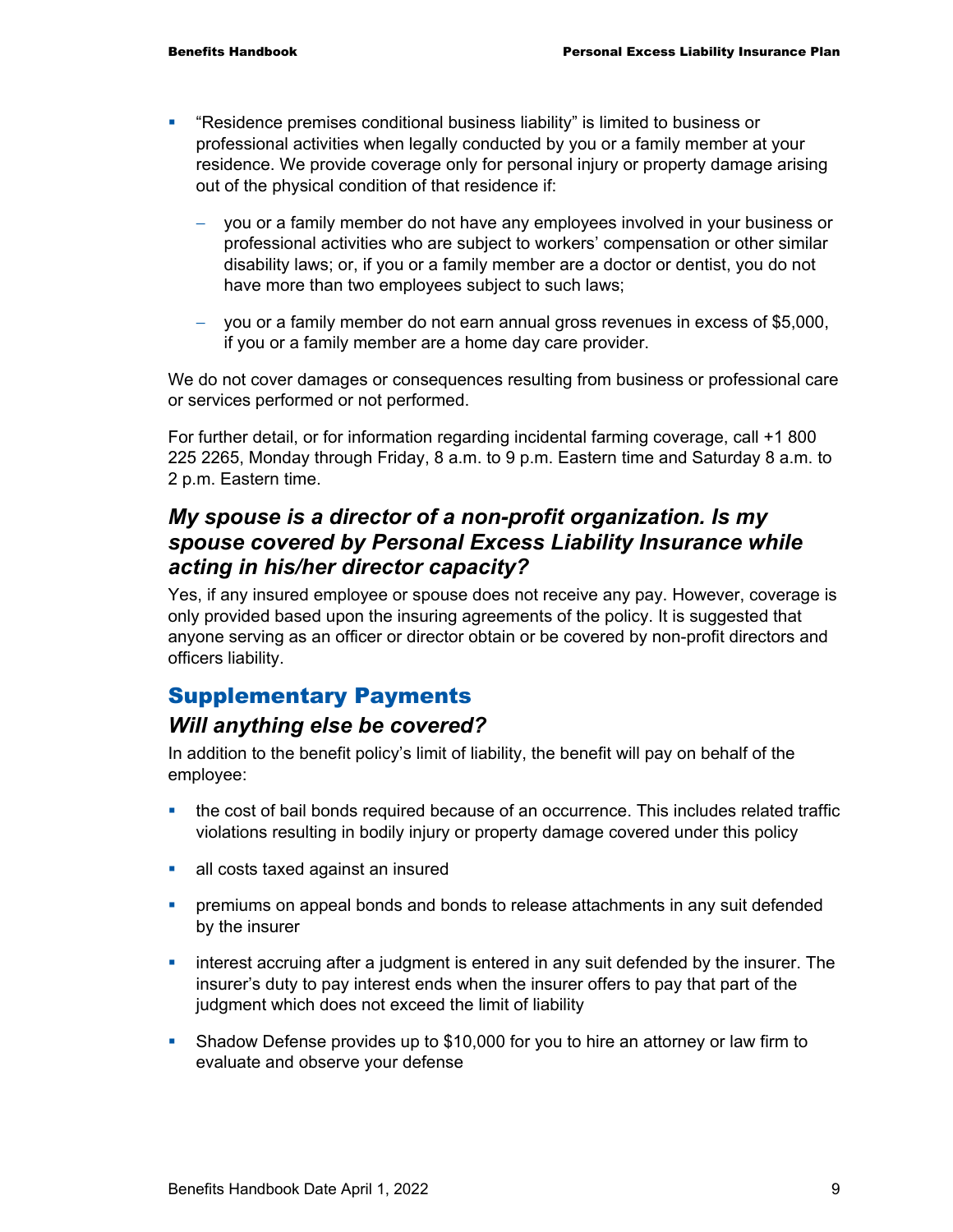- identity fraud expense reimbursement up to a maximum of \$25,000
- **EXECT** kidnap expense up to a maximum of \$100,000 per occurrence
- up to \$10,000 for shadow defense for the insured to hire an attorney or law firm to evaluate and observe your defense. Written authorization and consent from the insured must be obtained before these fees or expenses are incurred
- **i** if you do not own or lease an automobile, which you rent or borrow, the policy provides liability coverage for the use of non-owned automobile no longer than 60 days.

The amounts paid above will not reduce the limits of insurance. Please refer to your CERTIFICATE OF INSURANCE for more information.

## **Exclusions**

#### *What are the Plan exclusions?*

The Plan does not provide for personal injury and/or property damage for:

- personal injury and/or property damage that is caused intentionally by the insured
- personal injury and/or property damage that is caused through the ownership, use or maintenance of aircraft (excluding aircraft and crew chartered by the insured)
- **Part of the Industal injury and/or damage arising from the ownership, use or maintenance of** watercraft
- **Personal injury and/or property damage:** 
	- − arising from the use of a car or watercraft in any race (except a sailboat race)
	- − resulting from any act or failure to act by any insured as a director or officer of an organization
	- − arising from providing or failing to provide professional services
	- − resulting from the insured's business activities or property (except for rental property you own, the use of a passenger car not used to carry persons for a fee, volunteer work for charity or incidental business activities generating less than \$15,000 in gross annual revenues)
	- − covered by a nuclear energy liability policy, or would have been covered by such a policy had the limit not been exceeded
	- − arising out of a communicable sickness or disease by the insured
	- − arising from a construction defect for a homeowner's condominium or cooperative association on which you serve